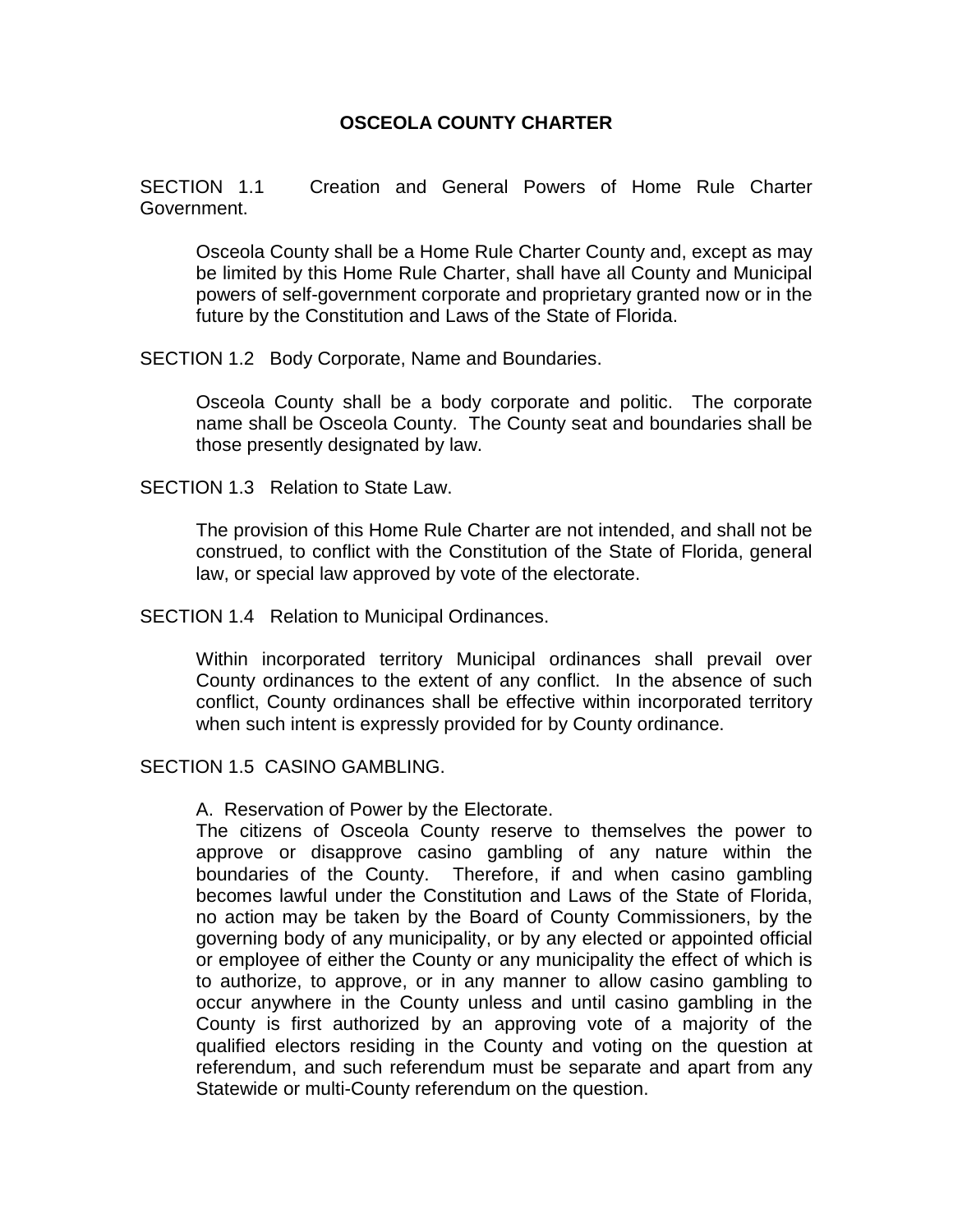## B. Definition.

For purposes of this section, "casino gambling" means playing or engaging in any game of skill or chance for money or any other thing of value, regardless of how such game is named, labeled, or otherwise characterized, which game of skill or chance, when played for money or other thing of value, is unlawful under the Constitution or Laws of the State of Florida as of July 22, 1996.

### C. Referendum.

If and when casino gambling becomes lawful under the Constitution and Laws of Florida, the Board of County Commissioners may offer to the electorate at any primary, special, or general election, and upon petition from the governing body of a municipality in the County, the Board shall offer as soon as practicable to the electorate, the question of whether casino gambling shall be authorized in the County. Upon approval of the question at referendum, the County and any municipality may thereafter allow casino gambling to the extent lawful under the Constitution and Laws of the State of Florida, and at the option of the Board of County Commissioners, this section may then be deleted from this Charter. If the question is disapproved at referendum, it may be offered to the electorate again from time to time, but in no case more frequently than once in any period of 24 months.

#### D. Enforcement.

The restrictions of this section may be enforced by the County, by an municipality in the County, or by any person substantially affected by any violation thereof.

# E. Municipal Referenda Not Prohibited.

Nothing in this section prohibits any municipality in the County, whether by Charter or municipal ordinance, from likewise requiring approval by its voters at referendum before casino gambling may be allowed within the boundaries of the municipality, but any such referendum requirement shall be in addition to, not in substitution of, the referendum approval required by Subsection A above.

#### **Article II: Organization of County Government Organization of County Government**

SECTION 2.1 Elected Commission and Appointed County Manager Form of Government.

Osceola County shall operate under an elected County Commission and appointed County Manager form of government with separation of legislative and executive functions in accordance with the provisions of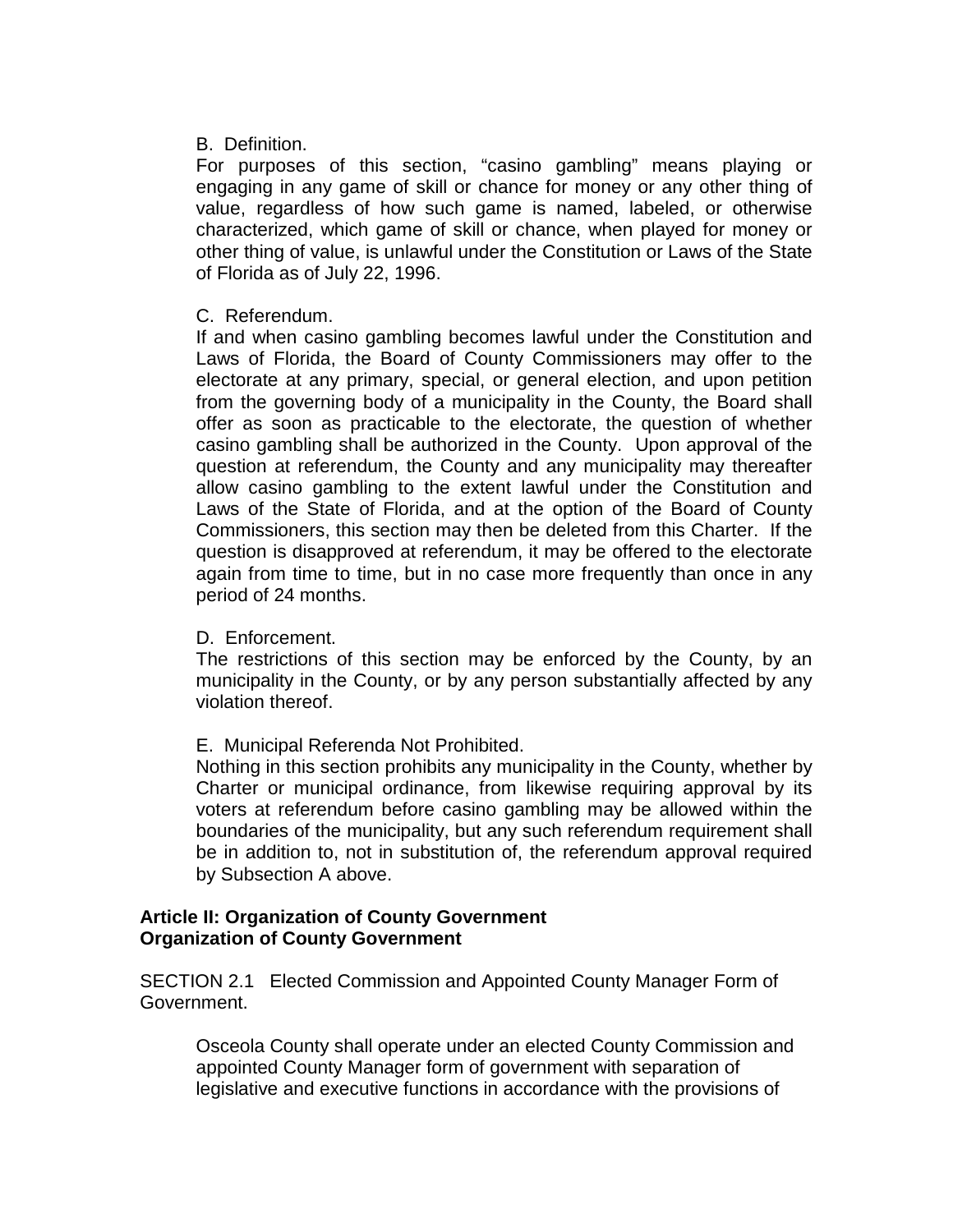this Home Rule Charter. The legislative responsibilities and powers of the County shall be assigned to and vested in the Board of County Commissioners. The executive responsibilities and powers of the County shall be assigned to and vested in the County Manager, who shall carry out the directives and policies of the Board of County Commissioners and enforce all orders, resolutions, ordinances, and regulations of the Board, the County Charter, and all applicable general laws, to assure that they are faithfully executed.

#### SECTION 2.2 Legislative Branch.

A. The County Commission. The governing body of the County shall be a Board of County Commissioners composed of five (5) members serving staggered terms of four (4) years. There shall be one Commissioner for each of the five (5) County Commission districts established pursuant to general law and they shall be elected on a Countywide basis by the electors of the County. During the term of office each Commissioner shall reside in the district for which such Commissioner ran for office, provided that any Commissioner who is removed from a district by redistricting may continue to serve during the balance of the term of office.

The 1998 elections for Commissioners to represent Districts II and IV shall be under the Countywide (at-large) system prescribed hereby. The year 2000 elections for Commissioners to represent Districts I, III, and V shall be under the Countywide (at-large) system prescribed hereby. Thereafter, all five County Commission seats shall be elected for staggered, four year terms as prescribed above. This paragraph is transitional and may be deleted from the Charter after the year 2000 election for Commissioners.

B. Redistricting. County Commission district boundaries shall be changed only after notice and a public hearing as provided by general law. C. Salaries and Other Compensation. Salaries and other compensation of the County Commissioners shall be the same as those set by general law for the County Commissioners of non-charter Counties.

D. Authority. The Board of County Commissioners shall exercise all legislative authority provided by this Home Rule Charter in addition to all other powers and duties authorized by general law or special law approved by a vote of the electorate.

E. Administrative Code. The County Commission shall adopt an Administrative Code in accordance with general law.

(1) The Administrative Code shall organize the administration of County government and set forth the duties and responsibilities and powers of all County officials and agencies.

(2) The Administrative Code shall not apply to the elected Constitutional Officers.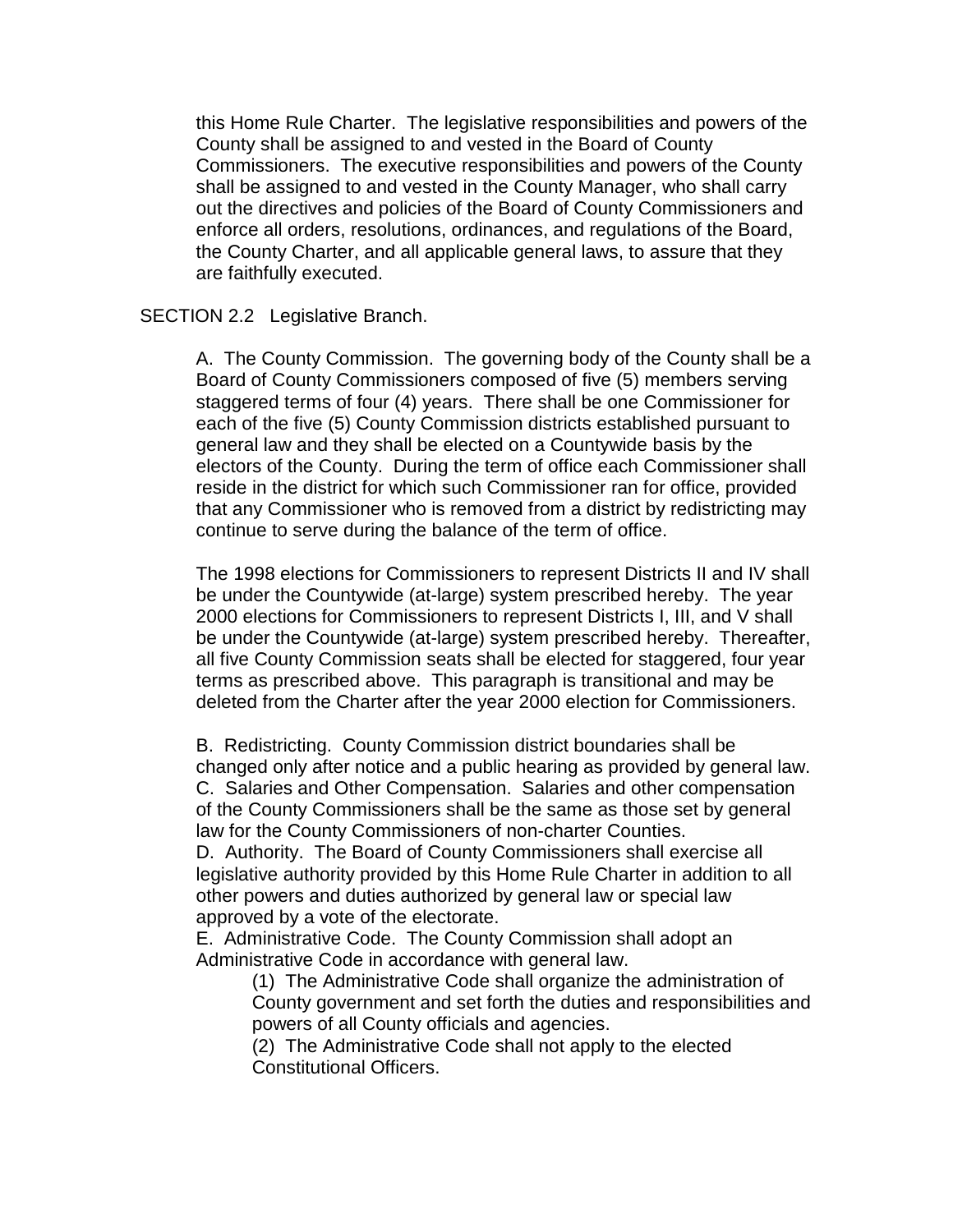F. Vacancies. A vacancy in the office of County Commissioner shall be defined and filled as provided by general law.

G. Recall. The members of the Board of County Commissioners shall be subject to recall as provided by general law. H. Initiative.

(1) The electors of Osceola County shall have the right to initiate County ordinances in order to establish new ordinances and to amend or repeal existing ordinances upon petition by a number of electors qualified to vote at least equal in number to 7% of the total number of qualified electors registered to vote in the County at the last preceding general election.

(2) The sponsor of an initiative ordinance shall, prior to obtaining any signatures, submit the text of the proposed ordinance to the Supervisor of Elections, with the form on which signatures will be affixed, and shall obtain the approval of the Supervisor of Elections of such form. The style and requirements of such form shall be specified by ordinance. The beginning date of any petition drive shall commence upon the date of approval by the Supervisor of Elections of the form on which signatures will be affixed, and said drive shall terminate 180 days after that date. In the event sufficient signatures are not acquired during that 180 day period, the petition initiative shall be rendered null and void and none of the signatures may be carried over onto another identical or similar petition. The sponsor shall submit signed and dated forms to the Supervisor of Elections and upon submission shall pay all fees as required by general law which fees shall be repaid by the County if the initiative ordinance is adopted. The Supervisor of Elections shall within 45 days verify the signatures thereon.

(3) Within 60 days after the requisite number of names have been verified by the Supervisor of Elections and reported to the County Commission, the County Commission shall notice and hold a public hearing on the proposed ordinance according to law and vote on it. If the County Commission fails to adopt the proposed ordinance it shall, by resolution, call a referendum on the question of adoption of the proposed ordinance to be held at the next general election occurring at least 45 days after the adoption of such resolution. If the question of the adoption of the proposed ordinance is approved by a majority of those registered electors voting on the question, the proposed ordinance shall be declared by resolution of the County Commission to be enacted and shall become effective on the date specified in the ordinance, or, if not so specified on January 1 of the succeeding year. The County Commission shall not amend or repeal an ordinance adopted by initiative for a period of one year after the effective date of such ordinance. (4) The right to initiate County ordinances shall not include

ordinances establishing, amending, repealing or otherwise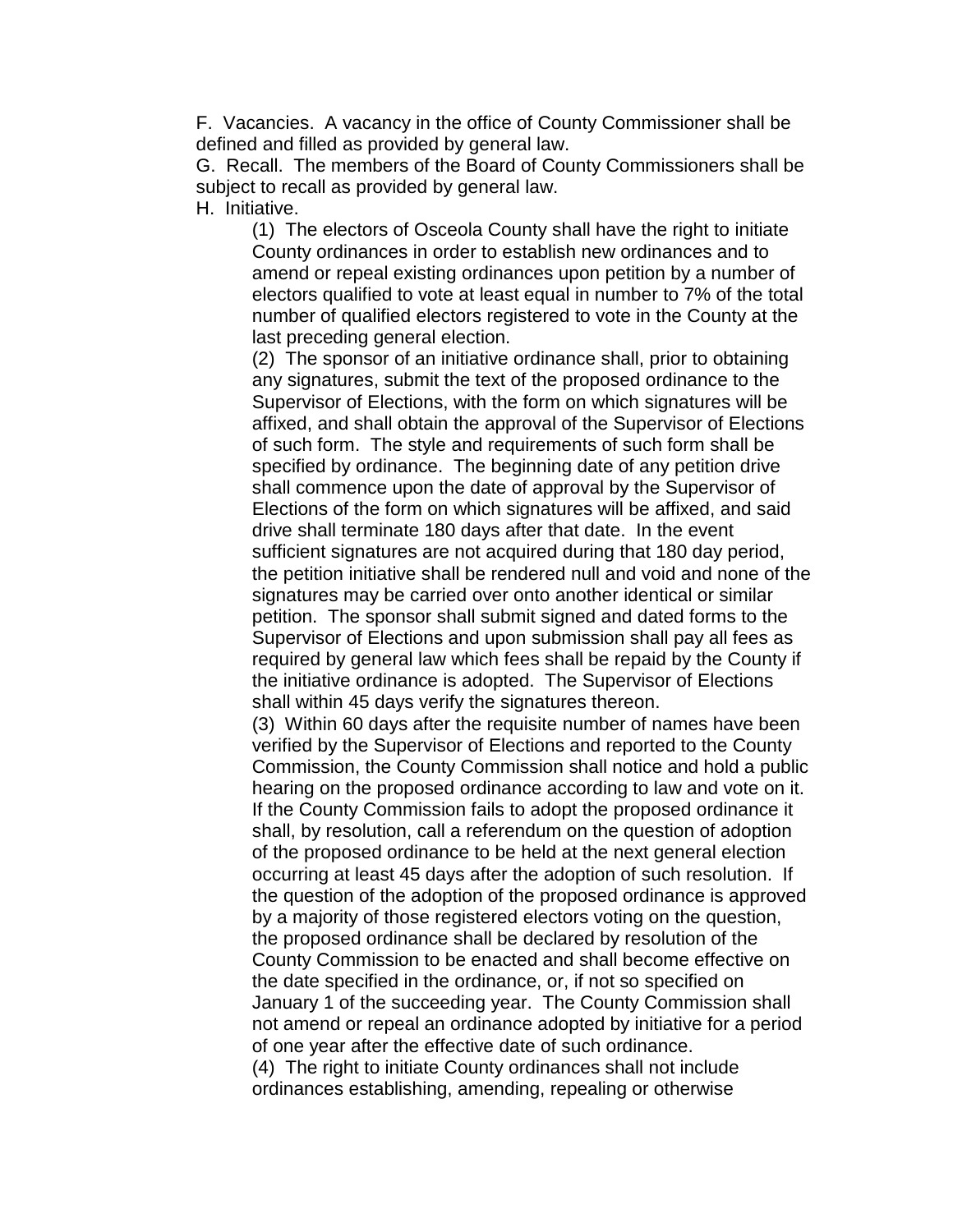pertaining to the County budget, existing debt obligations, the Comprehensive Plan of the County, the zoning or re-zoning of land and other development regulations, or affecting title or other interests in real property.

#### SECTION 2.3 Executive Branch.

A. The County Manager.

(1) The County Manager shall be appointed by and serve at the pleasure of the Board of County Commissioners. The County Manager shall be the chief executive officer of the County and all executive responsibilities and power shall be assigned to and vested in the County Manager. The County Manager shall exercise all executive authority provided by this Home Rule Charter in addition to all other powers and duties authorized by general or special law.

(2) The County Manager shall be qualified by administrative and executive experience and ability to serve as the chief administrator of the County. The County Manager must have a master's degree in public or business administration, or a juris doctor, at least three (3) years experience as a manager or assistant manager of a county or city; or bachelor's degree in the same educational fields and at least five (5) years like experience; or at least eight (8) years experience in the administration of government, business or industry and be able to demonstrate knowledge of County governmental operations. The County Manager shall be appointed by an affirmative vote of a majority of the membership of the Board of County Commissioners. The County Manager shall serve at the pleasure of the Board of County Commissioners. The County Manager need not be a resident of the County at the time of appointment, but during the tenure in office the County Manager shall within one (1) calendar year of appointment establish and maintain domicile within the County.

(3) The compensation of the County Manager shall be established by the Board of County Commissioners.

(4) The office of the County Manager shall be deemed vacant if the incumbent moves his residence from the County or is by death, illness, or other casualty, unable to continue in office. A vacancy in the office shall be filled in the same manner as the original appointment. The Board of County Commissioners may appoint an acting County Manager in the case of vacancy or temporary absence or disability until a successor has been appointed and qualified or the County Manager returns.

B. County Department Heads.

(1) The County department heads shall be appointed by and shall be responsible to the County Manager. All department head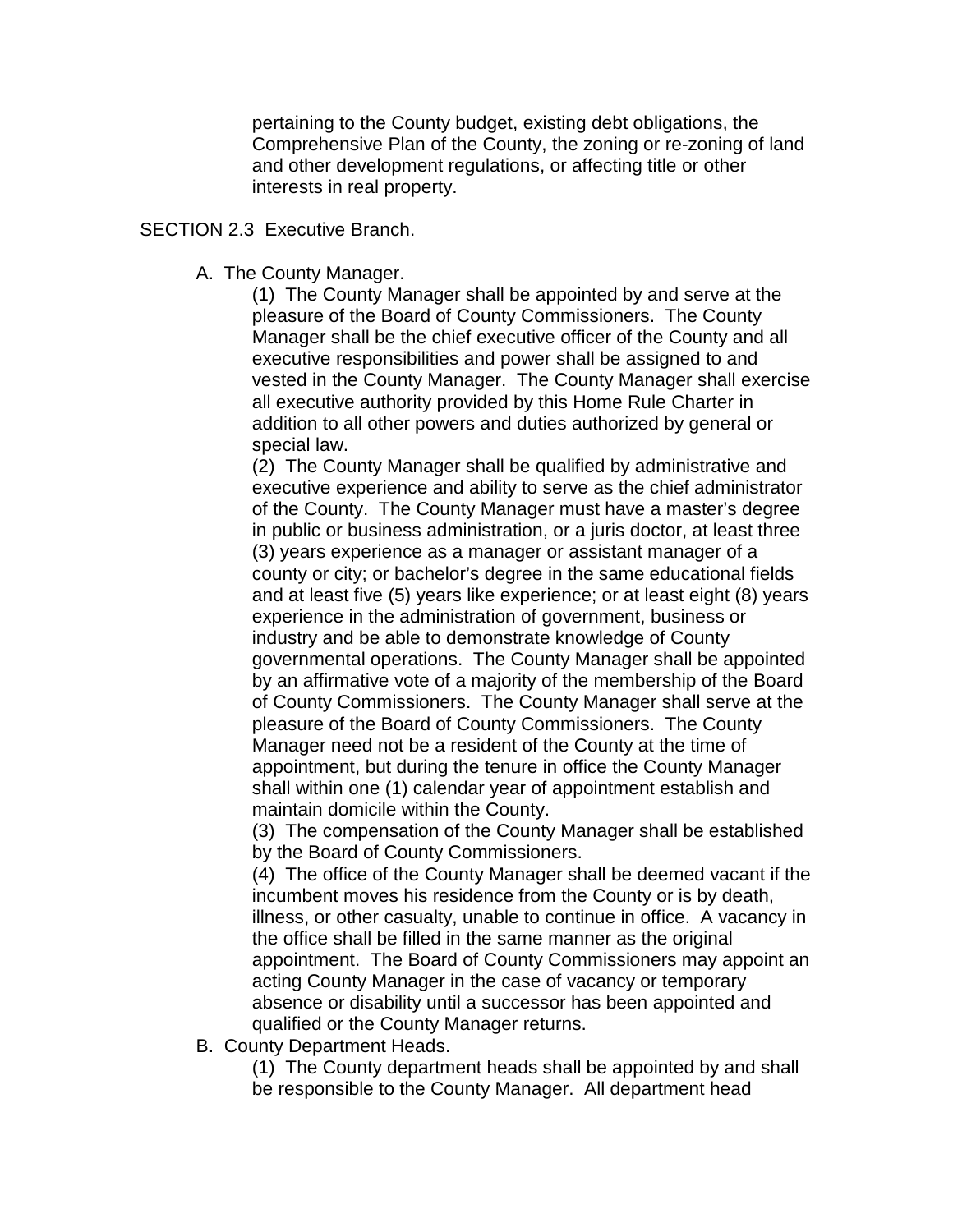appointments must be with the advice and consent of the Board of County Commissioners.

(2) The County Manager shall have the sole authority to suspend or discharge any department head with or without cause.

C. County Attorney. There shall be a County Attorney appointed by majority vote of the Board of County Commissioners and who shall serve at the pleasure of the Board. The County Attorney shall supervise the Office of the County Attorney. The County Attorney may appoint assistant County Attorneys and support staff subject to budget approval and special counsel as may be required upon approval of the Board of County Commissioners. The County Attorney shall report directly to the Board of County Commissioners. The Office of the County Attorney shall provide legal services to the Board of County Commissioners, and such other County departments, boards and agencies as specified by the Board of County Commissioners. The County Attorney shall be admitted to practice law in the State of Florida. The compensation of the County Attorney shall be established by the Board of County Commissioners. D. Office of Commission Auditor. The County Commission shall appoint an auditor who shall be a Certified Public Accountant or Public Accountant as defined under the Laws of Florida governing the practice of Public Accountancy in Florida, or such other person qualified by education or experience in governmental accounting, internal auditing practices and fiscal controls. The Commission Auditor shall serve at the pleasure of the County Commission.

The auditor shall be responsible for the maintenance of internal financial controls and for the performance of such other duties assigned by the County Commission. To the degree necessary to fulfill the responsibilities of the office, the auditor shall have the power and authority to:

1. Conduct financial and compliance, economy and efficiency, and performance audits of Charter government and officials with written reports submitted to both the County Commission and the County Manager.

2. Have free and unrestricted access to Charter government employees, officials, records, and reports; and where appropriate, require all branches, departments, and officials of Charter government to provide oral and written reports and to produce documents, files, and other records.

## **ARTICLE III. ELECTED COUNTY CONSTITUTIONAL OFFICES**

#### **Section 3.1. Elected County Constitutional Offices.**

The offices of Sheriff, Property Appraiser, Tax Collector, Clerk of the Circuit Court and Supervisor of Elections shall remain as elected constitutional offices and their powers, duties and functions shall be performed as specified by law. Provided, however, all powers and duties now or hereafter prescribed by the Constitution and laws of Florida for the office of the Clerk of the Circuit Court which relate to the functions of the ex officio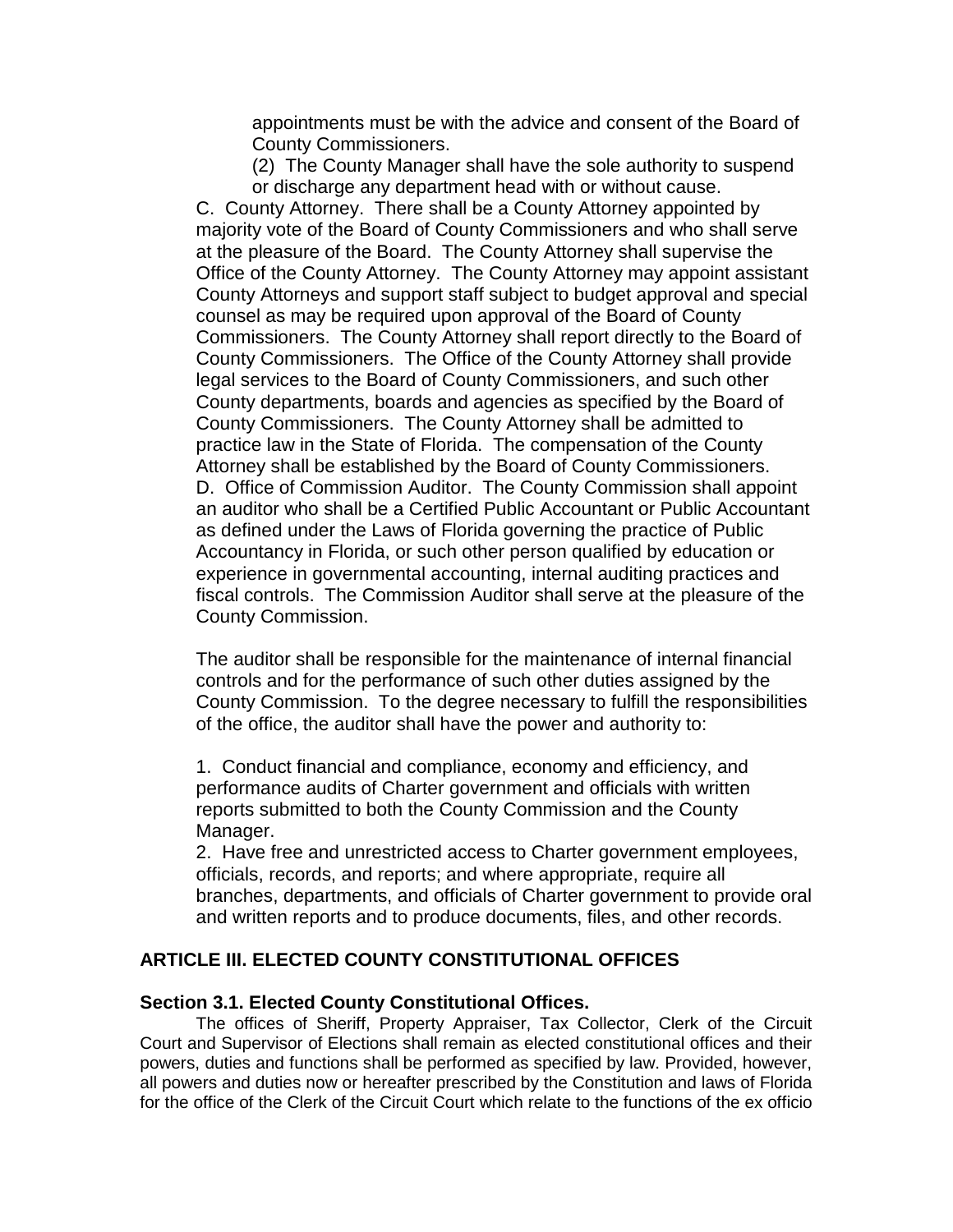clerk and accountant of the Board of County Commissioners, auditor, and custodian of all county funds are hereby transferred to and vested in the office of the County Manager.

(Ord. No. 91-12, § 1, 10-21-91)

## **Home Rule Charter Transition, Amendments, Review, Severance, Effective Date**

SECTION 4.1 Home Rule Charter Transition.

A. General Provisions. Unless expressly provided otherwise in this Home Rule Charter, the adoption of this Charter shall not affect any existing contracts or obligations of Osceola County; the validity of any of its laws, ordinances, regulations, and resolutions; or the term of office of any elected County officer, whose term shall continue as if this Charter had not been adopted.

B. Initial County Commissioners. The persons comprising the Osceola County Board of County Commissioners on the effective date of this Charter shall become the initial members of the Board of County Commissioners of the Charter Government and shall perform the functions thereof until the normal expiration of their terms or until the election and taking office of their successors as provided by law.

C. Outstanding Bonds. All outstanding bonds, revenue certificates, and other financial obligations of the County outstanding on the effective date of this Charter shall be obligations of the Charter Government. All actions taken by the former government relating to the issuance of such obligations are hereby ratified and confirmed. Payment of such obligations and the interest thereon shall be made solely from and charged solely against funds derived from the same sources from which such payment would have been made had this Charter not taken effect.

D. Employees Continuation. All employees of the former County government shall on the effective date of this Charter become employees of the County Government created by this Charter. All existing wages, benefits, and conditions of employment shall continue, until modified by lawful action of the County Commission or joint agreement of the County Commission and the appropriate bargaining agent when a collective bargaining agreement exists and controls.

E. Plat and Subdivision Approvals. The County Commission may designate another board or agency, such as but not limited to a planning commission, to approve for recording and otherwise regulate subdivisions and plats thereof. Such designation may be plenary or partial. The designation set forth in Laws of Florida Chapter 67-1849, as amended, the Zoning Regulations of Osceola County and the Minimum Land Subdivision Regulations of Osceola County shall remain in full force and effect until repealed or amended by the County Commission.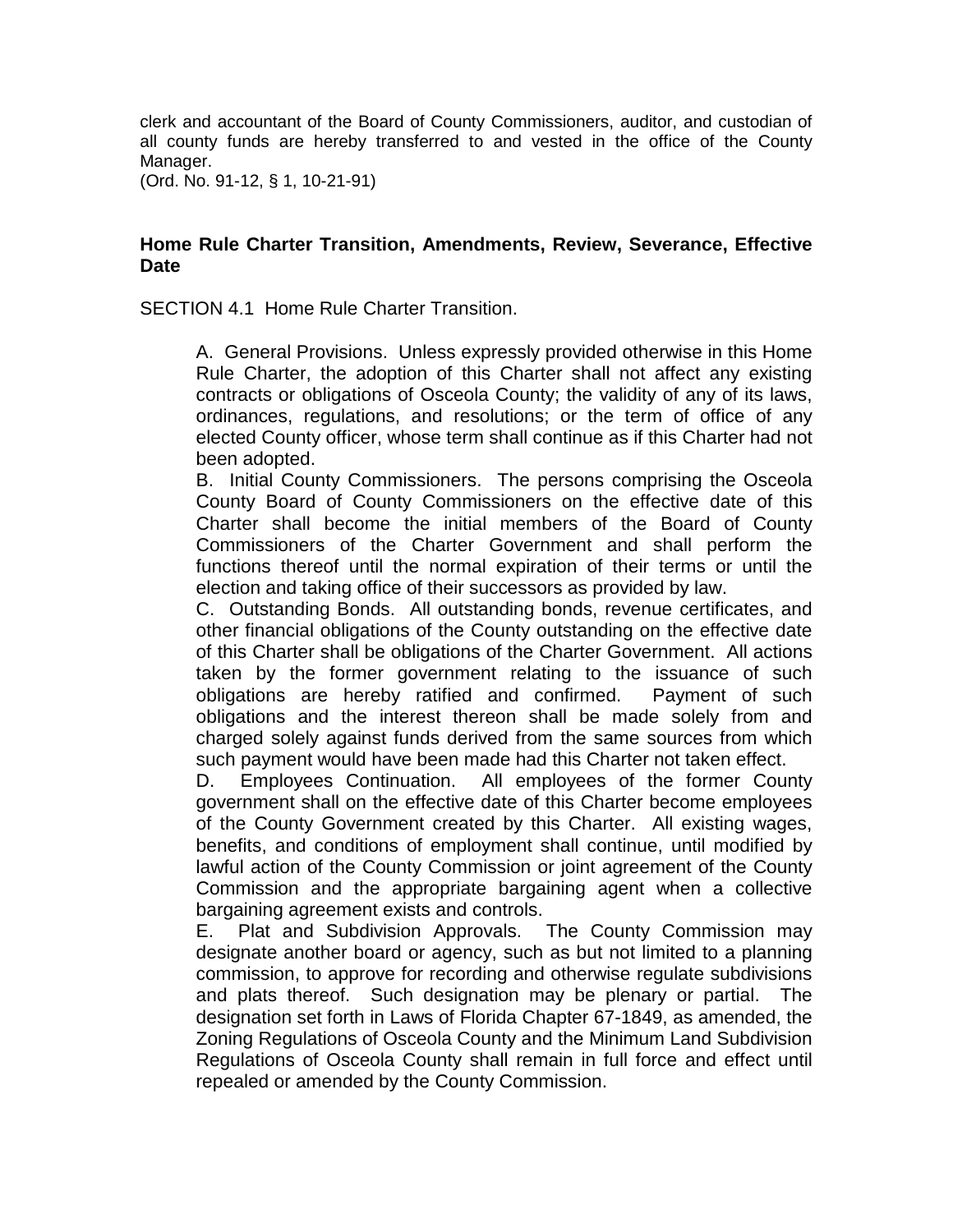SECTION 4.2 Home Rule Charter Amendments.

# A. Amendments Proposed by Petition.

(1) Amendments to this Home Rule Charter may be proposed by petition signed by a number of electors equal to at least 10% of the number of qualified electors registered to vote in the County at the last preceding general election. Each such proposed amendment shall embrace but one subject and matter directly connected therewith. Each Charter amendment proposed by petition shall be placed on the ballot by resolution of the Board of County Commissioners for a special election called for that purpose occurring in excess of 90 days from the certification by the Supervisor of Elections that the requisite number of signatures has been verified.

(2) The sponsor of a petition amendment shall, prior to obtaining any signatures, submit the text of the proposed amendment to the Supervisor of Elections, with the form on which the signatures will be affixed, and shall obtain the approval of the Supervisor of Elections of such form. The style and requirements of such form shall be specified by ordinance. The beginning date of any petition drive shall commence upon the date of approval by the Supervisor of Elections of the form on which signatures will be affixed, and said drive shall terminate 180 days after the date. In the event sufficient signatures are not acquired during that 180 day period, the petition initiative shall be rendered null and void and none of the signatures may be carried over onto another identical or similar petition. The sponsor shall submit signed and dated forms to the Supervisor of Elections and upon submission pay all fees as required by general law which fees shall be repaid by the County if the amendment is adopted by the voters. The Supervisor of Elections shall within 45 days verify the signatures thereon.

(3) If approved by a majority of those electors voting on the amendment at the special election the amendment shall become effective on the date specified in the amendment or, if not so specified, on January 1 of the succeeding year.

B. Amendments Proposed by the Board of County Commissioners.

(1) Amendments to this Home Rule Charter may be proposed by ordinance adopted by the Board of County Commissioners by an affirmative vote of a majority plus one of the total membership of the Board of County Commissioners. Each proposed amendment shall embrace but one subject and matter directly connected therewith. Each proposed amendment shall only become effective upon approval by a majority of the electors of Osceola County voting in a special election called for that purpose.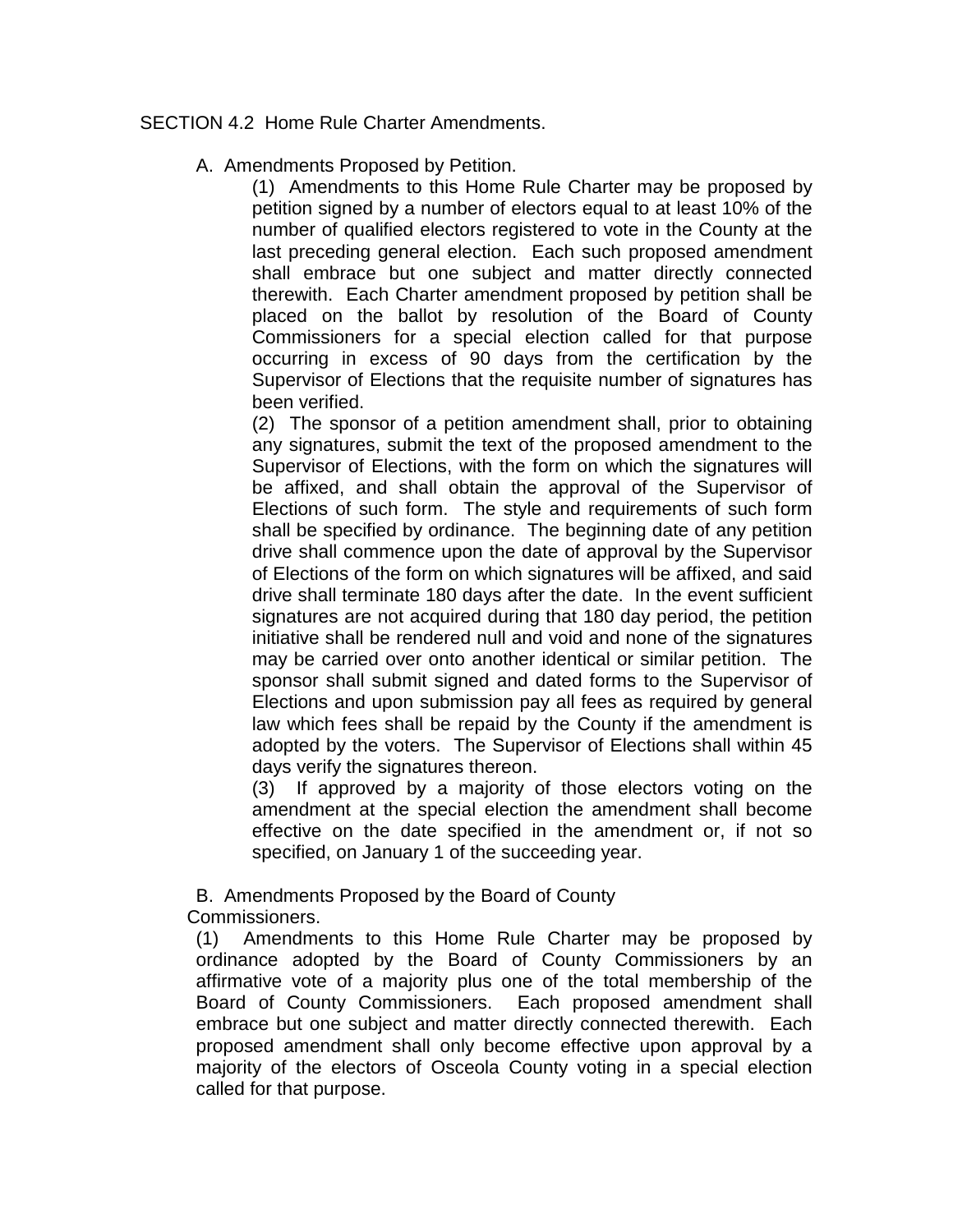(2) If approved by a majority of those electors voting on the amendment at the special election, the amendment shall become effective on the date specified in the amendment or, if not so specified, on January 1 of the succeeding year.

C. Charter Review Advisory Commission.

(1) There shall be a Charter Review Advisory Commission appointed by the County Commission on the first Tuesday in January of 1995 and every four (4) years thereafter.

(2) The Charter Review Advisory Commission shall consist of a number twice that of the County Commission plus an additional member. Each County Commissioner shall nominate two (2) persons residing in the nominating Commissioner's district. All nominations shall be subject to confirmation by a majority vote of the Commission. The County Commission shall determine how the remaining member of the Charter Review Advisory Commission shall be appointed.

(3) The term of each member shall expire on the first Wednesday after the first Monday in November of the year following the year in which said members were appointed. Any vacancy occurring shall be filled by the County Commission in the same manner as the original appointment was made for the remainder of the unexpired term.

(4) All members of the Charter Review Advisory Commission shall be electors of the County. Except where otherwise prohibited by Article II, Section 5(a) of the Florida Constitution, any elector of the County may serve on the Charter Review Advisory Commission; provided however, that no member of the County Commission, a Constitutional Officer, the County Administrator, nor other Charter officer may serve on the Charter Review Advisory Commission.

(5) All members of the Charter Review Advisory Commission shall be eligible for reappointment.

(6) A majority of the membership of the Charter Review Advisory Commission shall constitute a quorum.

(7) The Charter Review Advisory Commission shall be empowered to conduct a comprehensive study of any or all phases of County government, including those of the Constitutional Officers.

(8) After at least two (2) public hearings and by a vote of two-thirds (2/3) of the members of the full Charter Review Advisory Commission, the Charter Review Advisory Commission may submit a proposal to amend or revise the Charter to the County Commission. The Charter Review Advisory Commission must submit any proposed Charter amendments or revisions no later than the first Tuesday in June of the year in which the term of the Charter Review Advisory Commission shall expire.